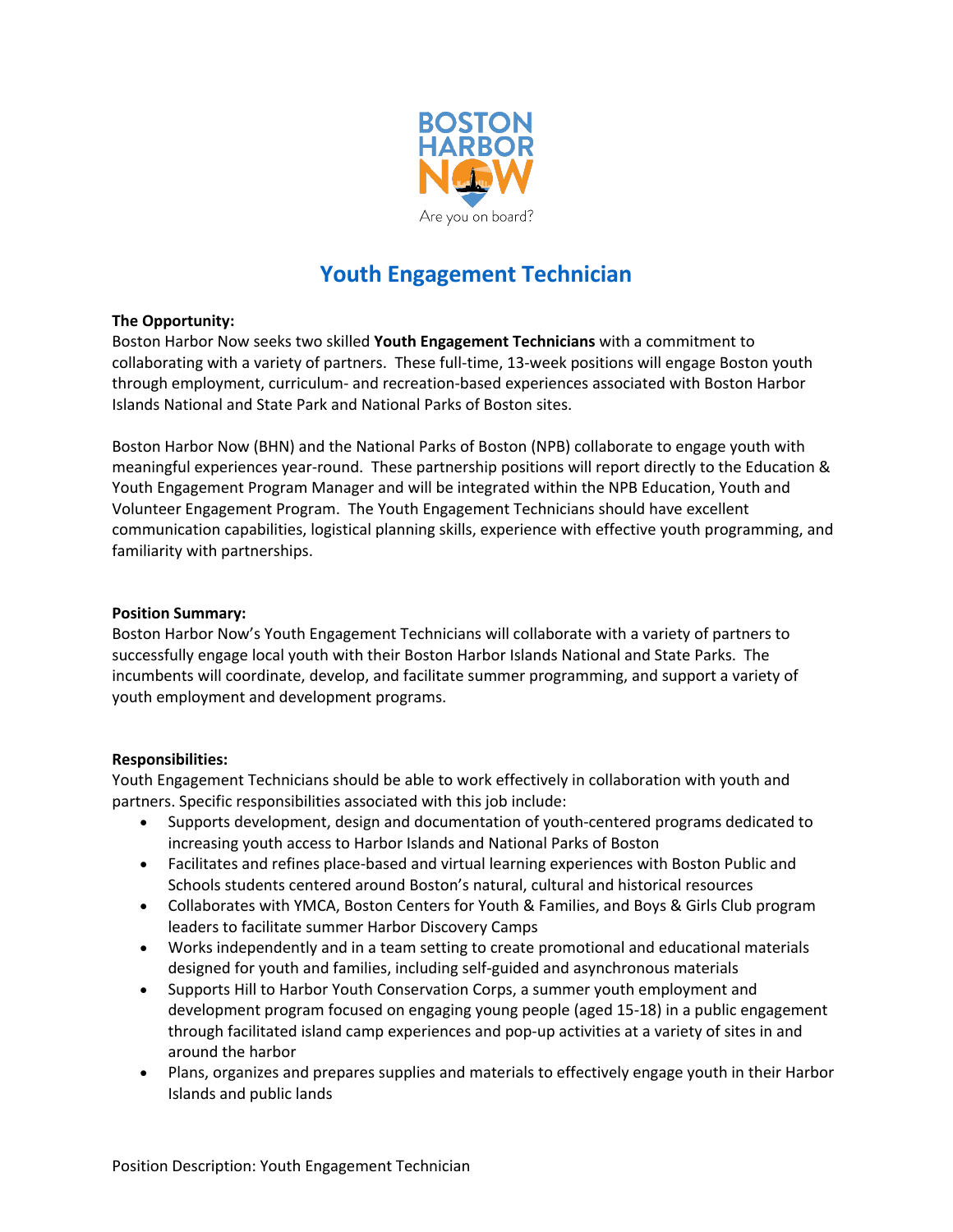• Integrates  $21^{st}$  century education practices and competencies into teaching and facilitation strategy to effectively engage youth and community partners

## **Desired Qualifications:**

Successful candidates should be energetic, motivated, and highly organized. Individuals should possess excellent oral and written communications skills, a desire to work with young people, and the ability to understand and respect the diverse needs and interests of the National Parks of Boston and partners. In addition, successful candidates possess the following qualifications:

- An interest in/familiarity with facilitating youth engagement and development experiences with a variety of partners
- Demonstrated experience working with teams and collaborating efforts across multiple partners
- Ability to contribute to multiple projects simultaneously, work within tight deadlines and prioritize work as necessary
- Ability to speak effectively with groups and write effectively for a wide-variety of audiences
- Comfortable working independently and collaboratively as a key member of a small, fast-paced team
- Attention to detail and process
- Proficient in Microsoft Office and other platforms used to coordinate complex teams, *e.g.,*  Google Drive, Teams, SharePoint, Zoom
- Fluency in another language(s) a plus
- Flexibility to be able to work evenings and weekends, as needed

## **Benefits and Salary:**

This is a full time, temporary position (13 weeks, with possibility of extension up to 26 weeks) with an hourly rate of \$19.38. The position includes a competitive benefits package, including medical, dental, life and disability insurance, flexible spending accounts, vacation, sick and personal time, as well as the option to participate in our 403(b) program.

## **About Boston Harbor Now:**

Boston Harbor Now works at the intersection of people and nature to advocate for open space, public infrastructure, and private sector development that will enhance public access to the Harbor and protect the City and the region from the impacts of climate change. We seek to activate the Harbor, reconnect it with Boston's neighborhoods, and protect water-dependent uses. We build and broaden the constituency for the Harbor by engaging people through diverse programs – promoting access to the waterfront and the Boston Harbor Islands National and State Park Area.

## **About the National Parks of Boston:**

The National Parks of Boston is a constellation of three National Park Service sites – Boston National Historical Park, Boston African American National Historic Site and Boston Harbor Islands National and State Park. Established by individual legislation and designated purposes, the three units have come together as a unified and collaborative organizational structure. Sites associated with the National Parks of Boston include the Bunker Hill Monument, Charlestown Navy Yard, Dorchester Heights, as well as a variety of partnerships along Boston's "Trails to Freedom." In addition, National Parks of Boston